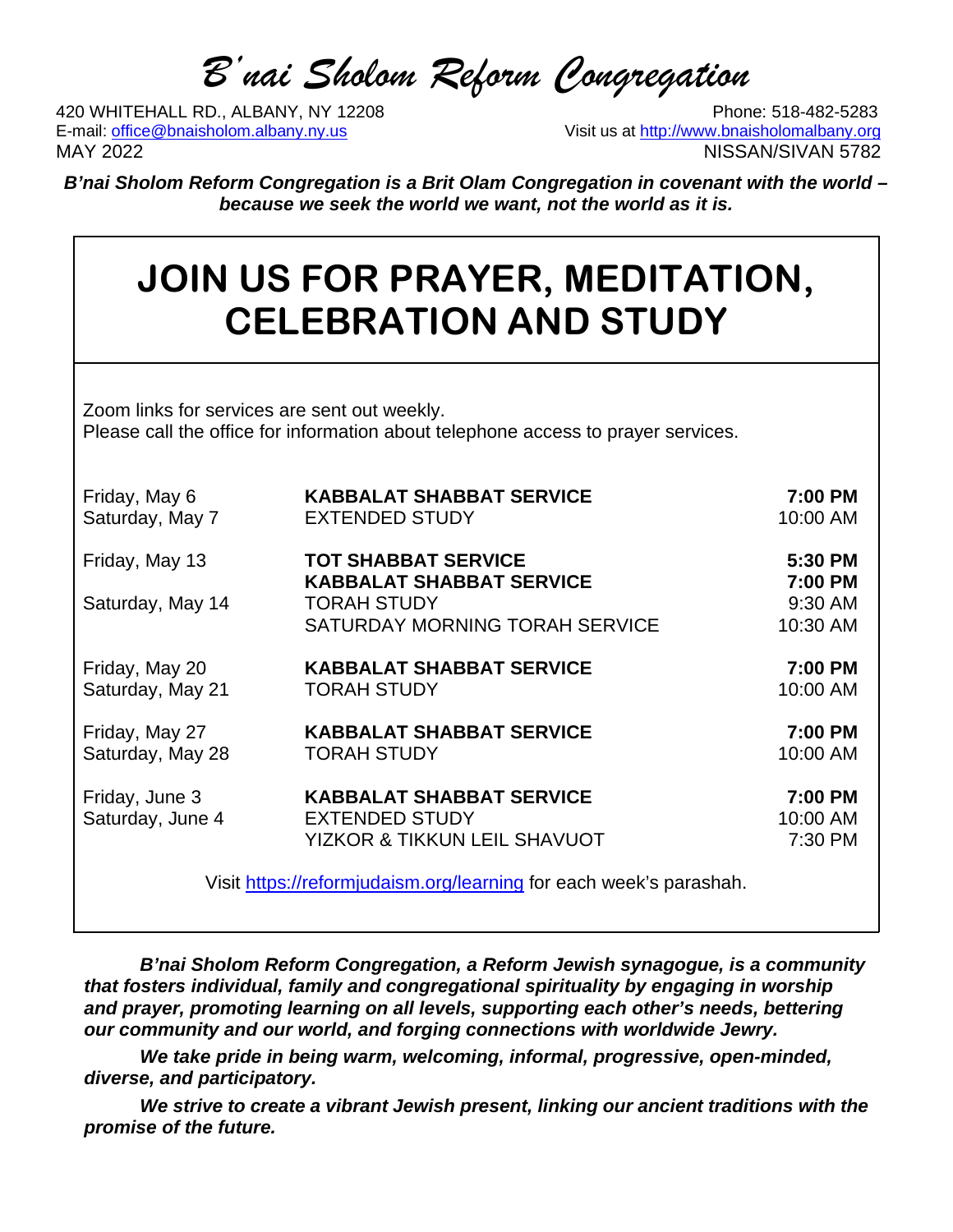## *From Our Rabbi…*

The Torah gives us lots of "mountaintop" moments, from Noah's ark landing in the mountains of Ararat (Gen. 4:8), to Abraham preparing to sacrifice Isaac on a mountain (Gen. 22:2), to the moment of Revelation at Sinai – the literal pinnacle of our experience as a Jewish people. Mountaintops are impressive, not just because they provide a magnificent view, but because getting up to them takes effort, preparation and endurance. Noah could not have landed on a mountaintop without first building the ark and keeping it afloat for 40 days and 40 nights. Abraham and Isaac, along with their servants and donkeys, journeyed for three days to find the designated site, and then our patriarchs had to make the climb, carrying firewood, a knife and a flint.

At Mount Sinai, our preparation was of a different sort; we were told to cleanse ourselves, abstain from sex, and stand *back* from the mountain, rather than physically ascend. It was a period of spiritual preparation. And that tradition continues to this day. Each Torah service builds slowly – from the morning blessings, to the Shema and its blessings, to the Amidah, and then finally to the height of the Torah service itself – before we settle back down with our concluding blessings and songs. [At one point in time, Jews recited the 10 Commandments during daily prayer, though the practice was later discontinued.]

Similarly, during this period of counting the Omer – the intervening weeks between Passover and Shavuot – we prepare ourselves to be "present" at Mount Sinai once again. Some have the tradition of studying a chapter of Pirkei Avot (a tractate of Mishna known as the "Sayings/Ethics of our Ancestors") each Shabbat. Others may use this time to study or cultivate *middot* (values or ethics) such as lovingkindness or inner strength. And as the holiday of Shavuot begins, we have the tradition of a Tikkun Leil – staying up all night (or as long as you can make it) to study Torah in preparation for the festival morning.

At B'nai Sholom, we will have many opportunities to dive into the Sinai experience. Along with our recent change to 7 p.m. Kabbalat Shabbat services on Fridays, we are also starting monthly Shabbat morning Torah services at 10:30 a.m.; the first one is coming up on **Saturday, May 14**. Also, for those who are interested in learning more about Jewish liturgy – and perhaps joining the pool of congregants who lay lead services in my absence – I'll be leading a two-session class on **Thursday, June 16** and **Wednesday, June 22**. Please also stay tuned for details about our Tikkun Leil Shavuot the evening of **Saturday, June 4**, and feel free to reach out to me if you'd like to teach something that night!

Wishing us all a meaningful time of personal and collective growth as we continue our climb!

*L'shalom*,

Rabbi Danielle Weisbrot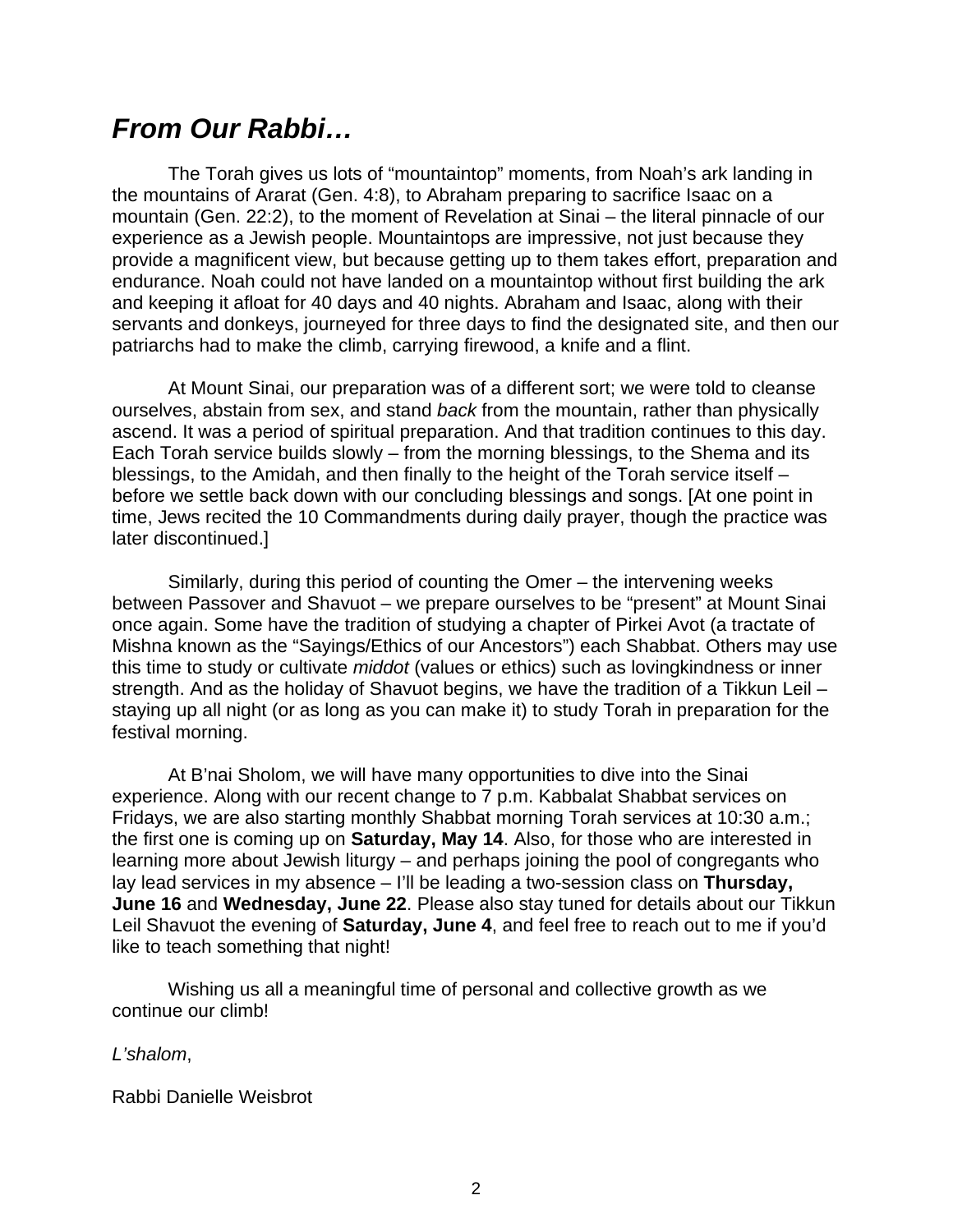## *From Our President…*

This month's Bulletin arrives in your mailbox in that strange interlude between Passover, the festival of our freedom, and Shavuot, the time when we celebrate the awe-inspiring moment of receiving the Torah at Sinai and becoming the Jewish people. Traditionally, it is the time for counting the omer, the 49-day period commemorating the early grain harvest. Each day combines to form a bridge between freedom as simple liberation from slavery on the one hand and the assumption of our new status, responsibilities and identity on the other. Strictly observant Jews also experience this reflective period by refraining from holding large celebrations or parties and reciting the count daily.

In this tradition, the  $33<sup>rd</sup>$  day, Lag BaOmer, stands as an exception, with a lifting of the restrictions and is a popular wedding day in some communities. As so often happens, this very old holiday takes on a strikingly modern cast through its association with the end of a dreadful plague that had struck Rabbi Akiva's students. Perhaps we will be fortunate enough this year in mid-May to see our own plague shifting into sharp decline, brightening the summer months ahead with the promise of travel and shared time together in the same space with far less anxiety.

I don't know about you, but all too often over the last several months, I've found my thoughts turning to the weary resignation expressed by the writer of Ecclesiastes. The wheel of time turns, but things do not change. We believe we've figured things out, but we regress. While the pessimistic author, whom Wikipedia informs me was writing sometime between 450-200 BCE, obviously wasn't thinking about COVID-19, the war and dreadful atrocities in Ukraine, the threat of climate change, or legislation and state policies actively seeking to cut back on hard-fought rights in the United States, the sentiment fits. Perhaps, though, our path from Passover to Shavuot can leave us in a more hopeful place both emotionally and spiritually. So, what did we learn in our journey to Sinai?

- We had to believe that things would get better. We relied on the Eternal to provide for us on a daily basis and to lead us through the desert to a new reality. At times, the people faced a choice to stay on this path or turn back, and sometimes this choice was a close call, but we stayed on the path of reaching toward the future.
- We had to do it together. Moses may have been the leader, but he recognized the importance of the community and refused the Eternal's offer to ditch the complaining, stubborn, resistant group who had left Egypt and start afresh. We did not disappoint him; we came together to forge a real community. Moses learned to delegate authority and to disperse command, and ultimately every person, both adult and child, stood before the Eternal at Sinai.
- We had to commit to do the work. Living in the desert was more than mere survival. Censuses were taken. Government and law were developed. Rituals were built. The sacred housing for the tablets was created.

*(Continued on page 4.)*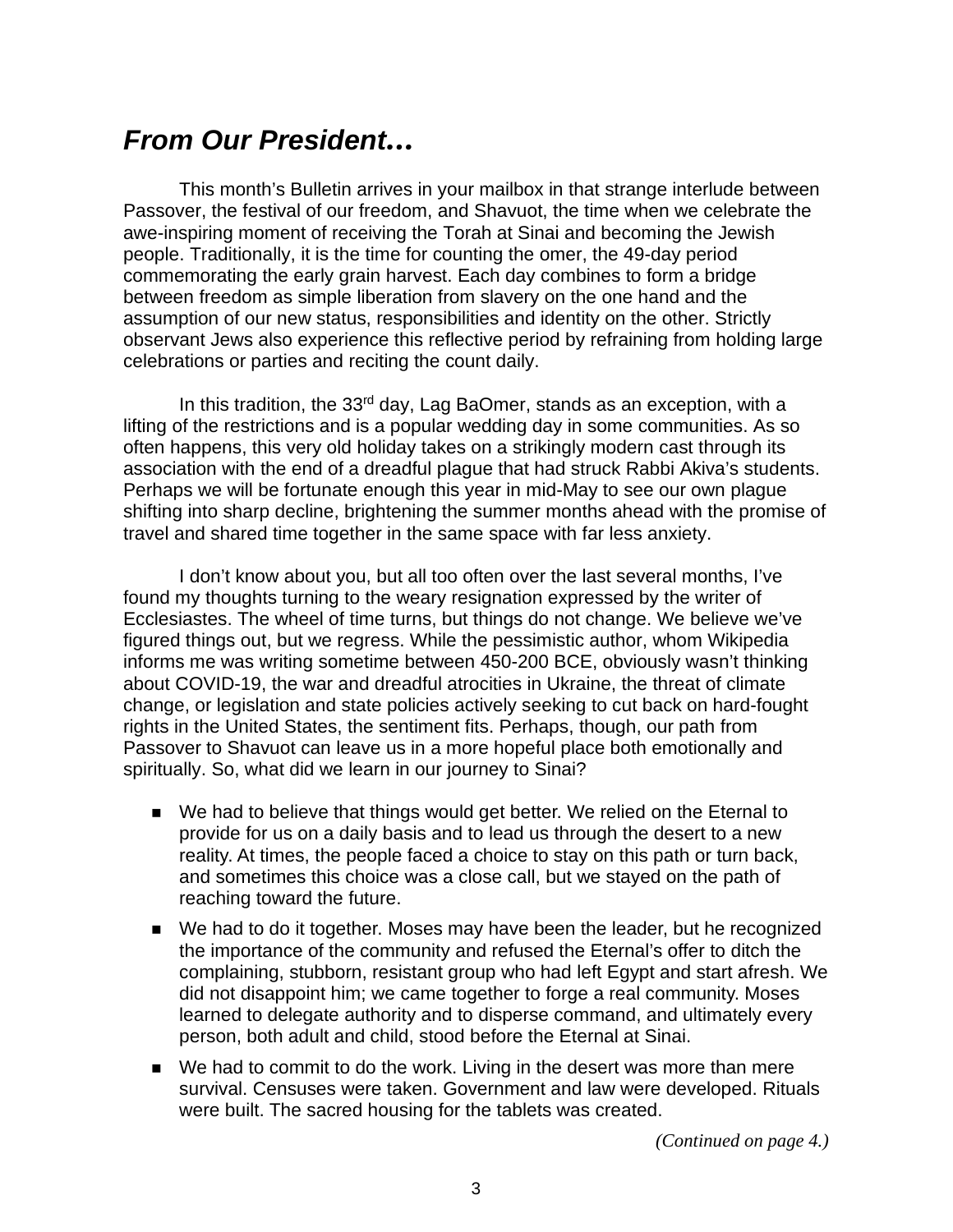#### *(Continued from page 3.)*

■ We had to reach a place of receptivity when we could envision ourselves and our destiny as so much more than a ragged tribe of wanderers. We had to make ourselves ready to embrace and commit to living up to a moral code so radical that it has survived to this day. We knew we would fail often on an individual level, but we were willing to identify ourselves with that set of aspirations.

Nothing new under the sun? No, on that day there was. The problems we face are not small, but ambition and even audacity are wired into our collective DNA as a people. Our tradition says that on that day at Sinai, we all stood together – everyone who was born Jewish, who would be born Jewish in the future, or would choose Judaism or feel themselves to be chosen by Judaism as their life's path. And so, in the midst of everything that is going on in the world, we will keep moving forward toward renewing our covenant of hope and life.

*L'shalom,*

Julie Novkov



…to Samantha Ley and Matt Zaremsky, on the birth of their daughters, Maya and Juno, born April 15.

…to Hugh Smith, who graduated summa cum laude from Case Western Reserve University in January with a Bachelor of Science in Engineering degree in materials science and engineering. Hugh will start a doctoral program in materials science and engineering at MIT this fall.

…to Candy Raderman, on the engagement of her daughter, Alissa Hatch, to Daniel Green of Albany.

…to Judy Lee and Bill Herbert, on the birth of their granddaughter, Annabel Lee-Herbert Fuchs, to Lisa Lee-Herbert and Dan Fuchs on March 13.

…Lois Gordon, on the birth of her granddaughter, Claire Sarah Gordon, to Steve and Amanda Gordon on March 25.

#### **Our Recent Kibbutzniks**

Lois Gordon – In honor of the birth of my granddaughter, Claire Sarah Gordon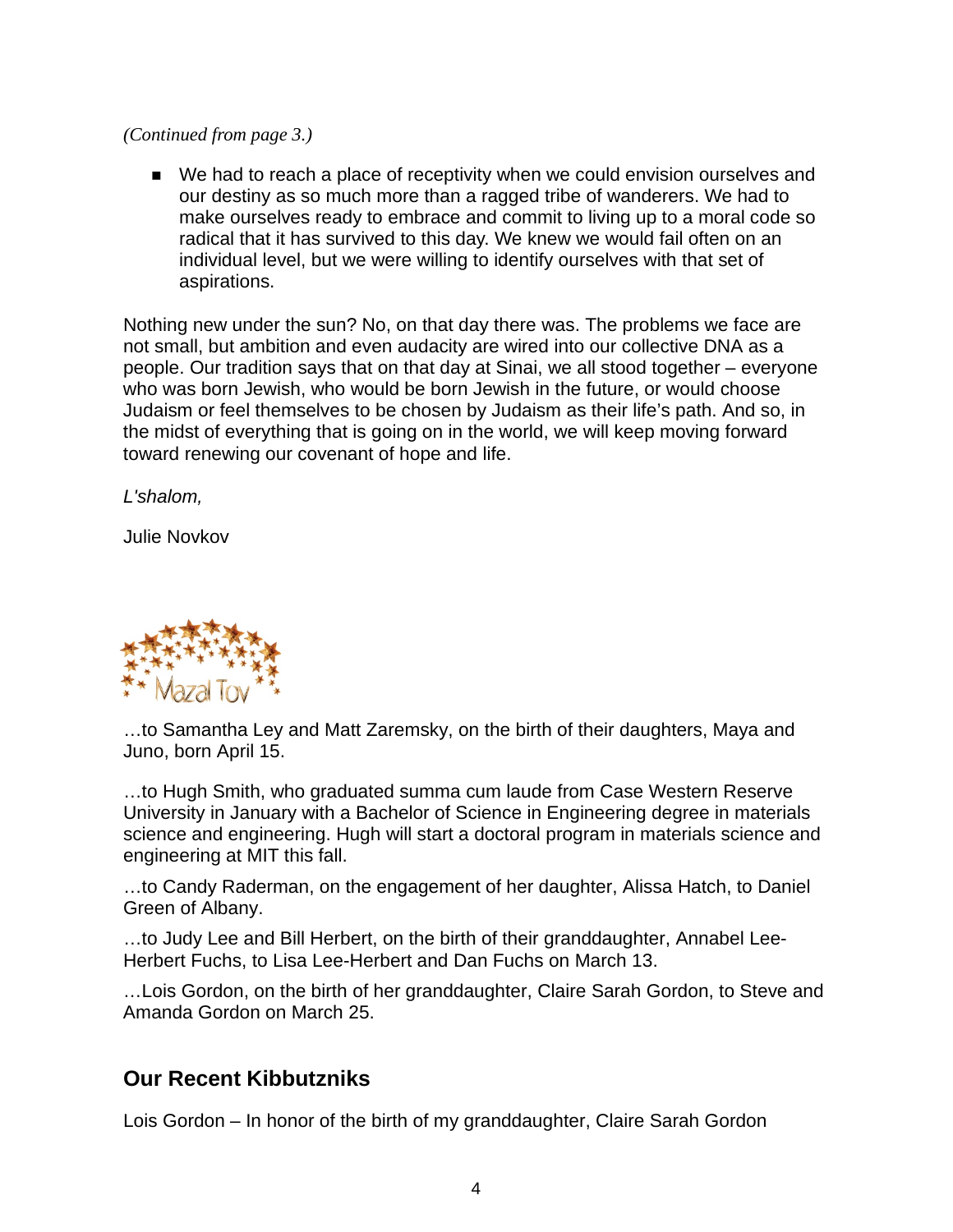## **B'nai Sholom's Caring Community**

The Caring Community can call on congregants who are willing and able to mobilize quickly when events such as births, bereavement and accidents make their inevitable way into our lives.

If you or someone you know needs assistance, help and support when:

- $\checkmark$  someone is sick or confined
- $\checkmark$  a new baby arrives
- $\checkmark$  there's been a death in the family
- $\checkmark$  there's a tragedy, accident or trauma

please call the office manager and/or Rabbi Weisbrot – 518-482-5283 – to notify us of the situation so we can initiate our support services.

*"On three things does the world stand: On Torah, on worship and on deeds of lovingkindness." Pirkei Avot 1:2*

### **\*\*\*\*\*\*\*\*\*\*** *Special Event* **\*\*\*\*\*\*\*\***

## *Q&A With Filmmaker Ryan Porush Thursday, May 12, 7:30 PM (via Zoom)*



**Ryan Porush,** who made the film *The Passengers*, will join us in a Q&A about the making of this award-winning documentary and the status of Ethiopian Jewish immigration to Israel.

Porush is a documentary filmmaker and writer based in Los Angeles. He has produced, filmed and edited documentaries and short films around the world, with an emphasis in telling longform, intimate character-driven stories that highlight communities in transition. Ryan's first feature film, *The Passengers,* won the Human Rights Jury Prize at the 2020 Atlanta Jewish Film Festival.

*The Passengers* tells the story of two young Ethiopian Jews, Demoz and Gazi, as they travel to America seeking advocates who will help pressure Israel into granting them citizenship. Along the way these unlikely spokesmen confront culture shock, homesickness and the frustrations of a grassroots campaign as they navigate the thorny politics surrounding Ethiopian politics and the Zionist ideal.

The film will be available for streaming May 8-12. There is no cost for this program, but please register for the film link and May 12 Zoom event by contacting the office.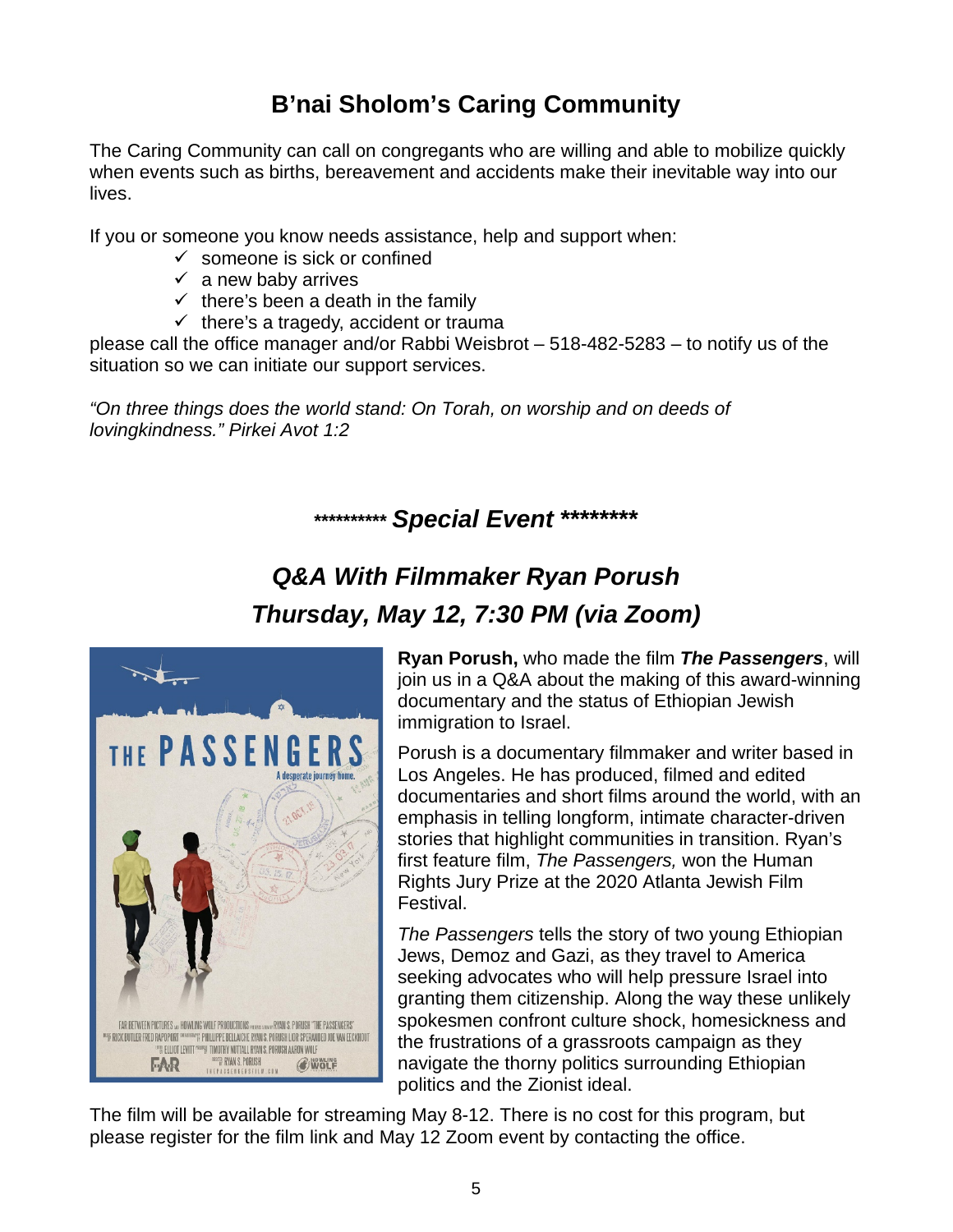# *Social Action/Social Justice*

### **FIGHTING CLIMATE CHANGE – OPPORTUNITIES FOR ACTION**

#### **RAC—NY**



**The Climate Covenant Campaign** is a new, two- to three-year effort of the Religious Action Center of New York of the Reform Movement. A "retreat" for the Capital Region will be held on **Sunday, May 22,** from 10 AM – 2 PM at Congregation Beth Emeth. This is an opportunity to learn from leaders of the movement in the fight against global warming and how we can come together in our larger community to make a difference.

**Register here:** To register, and for more information and questions, contact Barry Pendergrass: [bpenderg37@gmail.com.](mailto:bpenderg37@gmail.com) You can also register using [this link](https://racrj.wufoo.com/forms/znk72tf046oa8s/?utm_medium=email&utm_content=2022_4_7) in the online Bulletin.

#### **TIKKUN OLAM OPPORTUNITY – RIVERSWEEP**



Enjoy the outdoors while "repairing the world." On **Saturday, May 7**, we will again participate in Riversweep. This year's site is part of the Albany-Hudson Electric Trail. Sign up for an hour or more.

To sign up, and for additional information and questions, please contact Barry Pendergrass: [bpenderg37@gmail.com.](mailto:bpenderg37@gmail.com) You can also sign up using [this link](https://app.mobilecause.com/form/iL2BKg?parent_id=711939&team_id=105603&vid=rmf15) in the online Bulletin.

#### **IF IT'S SPRING, IT'S TIME TO CLEAN OUT YOUR CLOSET!**



Once again, we are collecting SPRING and SUMMER clothing for donation to those in need in our region. We will collect CLEAN, GENTLY USED clothes and shoes.

Please **SORT TWICE**: **BY GENDER** (male/female/unisex) and also **BY AGE** (infant/child/teen/adult). **Be sure to label your bags**.

You may drop off your donations at the synagogue:

- 1. during the week of May 9 **WHEN THE BUILDING IS OPEN\*\*;**
- 2. Sunday, May 15, 11 AM to 1 PM.

*\*\*Please place bags neatly in the marked classroom (Room 6). Do not leave bags outside of the building. Thank you!*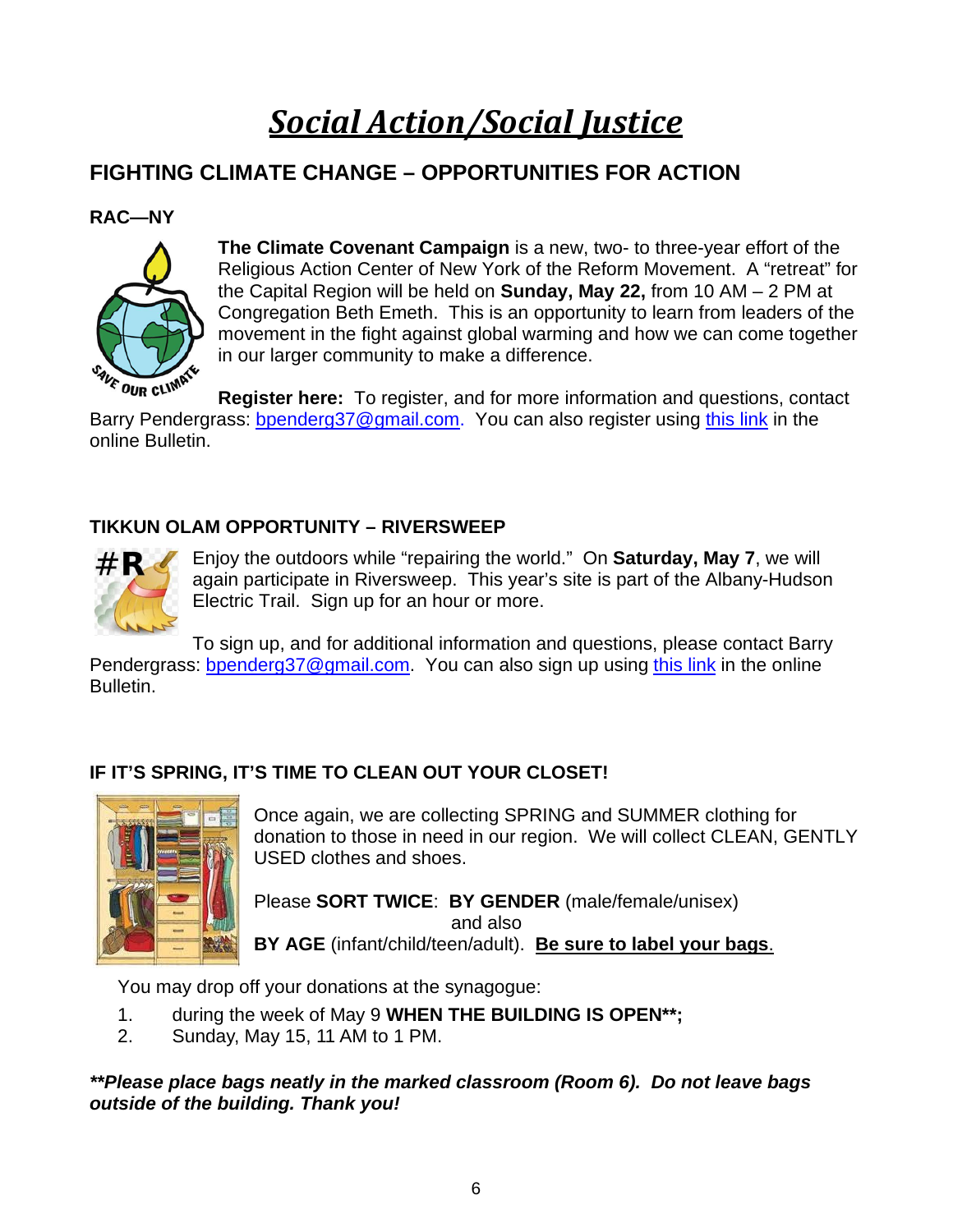## *Social Action/Social Justice (cont.)*



#### **What is Family Promise?**

Family Promise of the Capital Region (FPCR) is a chapter of a national organization with more than 180 affiliates across the country that for over 25 years has helped homeless families back on their feet, with an 80% success rate. FPCR is a network of faith communities providing a local response for homeless children and their families. B'nai Sholom is the only synagogue participating in this local interfaith initiative.

#### **Who is served by Family Promise?**

FPCR serves families who have lost their housing due to a variety of reasons including loss of job, reduction of working hours or rising rents. Existing social service agencies refer families to FPCR and continue to provide services as necessary. Families are screened to meet FPCR standards: no active drug/alcohol abuse or untreated mental illness. Adults continue to work or seek better employment; children continue to attend their home schools.

#### **Why is this program needed?**

When a family loses their housing suddenly, often the only option is to use shelters. However, shelters are usually segregated by gender. A single mother with a 14-year-old son and an 8-year-old son may be told that she and the younger son can go to the women's shelter but the 14-year-old will have to go to the men's shelter by himself. Family Promise keeps families together, sheltering at local faith congregation facilities until they find a permanent home.

#### **How does B'nai Sholom participate?**

B'nai Sholom is the support congregation to Delmar Presbyterian Church (DPC) during the weeks that DPC hosts the Family Promise families. Four times a year, B'nai Sholom volunteers work in teams of two, planning and preparing dinners for two nights; volunteers arrive at the church at 5 PM and stay until 9 PM when DPC volunteers arrive to spend the night. The number of Family Promise guests varies; dinners are generally planned for 6-10 adults. We share dinner with the guests, clean up and then are available to read to children, provide homework assistance or have a companionable conversation.

#### **How do I sign-up?**

Anita Stein is B'nai Sholom's coordinator. To volunteer, or if you have questions, please contact Anita at [anitastein75@gmail.com](mailto:anitastein75@gmail.com)**.**

#### **We're Marching at Capital Pride -- SUNDAY, JUNE 12**

Will you be marching behind the B'nai Sholom banner? Part of our covenant with the world as a Brit Olam congregation includes supporting the rights of the LGBTQ+ community and of all people. Rabbi Jonah Pesner (Senior Vice President of URJ) said, "In actions to repair the world we can hear God's voice."

The civil rights for the LGBTQ+ community are rooted in the belief that all human beings are created *b'tzelem Elohim,* in the image of God, and in Leviticus 19:18 we are told, "You shall love your neighbor as yourself."

**If you'll be marching, be sure to call Candy Raderman at 518-466-2328 or email Becky Marvin at** [beckymarvin4574@gmail.com](mailto:beckymarvin4574@gmail.com) **so we can keep count and arrange carpools if necessary.**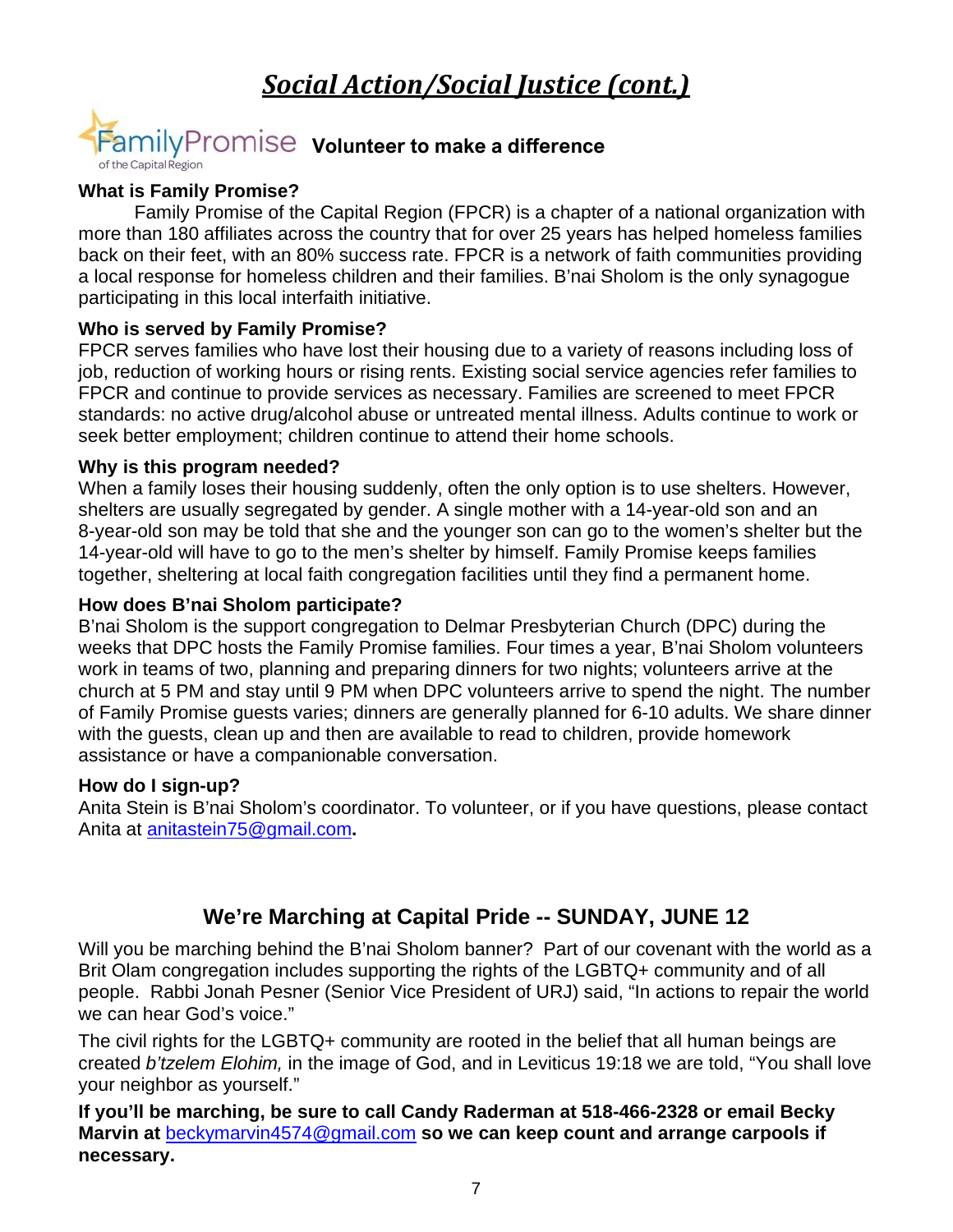#### **THE LANDSCAPE COMMITTEE IS WAKING UP FROM HIBERNATION**



We plan to hold a clean-up day on Sunday, May 15, from 9 AM–Noon (with a rain date of Sunday, May 22). Please come help with whatever tools you might like to bring, such as a rake, pruning shears, shovel. We will provide direction.

This spring the Landscape Committee will: plant native

plants, renovate the circle garden, and donate and plant a beneficial white oak tree in front of the synagogue. Perhaps some of our youngest members would like to give the tree a name.

Look for more in the weekly e-announcements.



The congregation extends a warm welcome to our newest member:

**Ken Tannen**

#### **BE ON GUARD AGAINST EMAIL SPOOFING SCAM.**

**STAY ALERT! If you see a suspicious email that claims to come from Rabbi Weisbrot or someone else at B'nai Sholom, double-check the email address of the sender – it may be a scam. When in doubt, do not click on any links or attachments and do not reply to the message. Send a fresh email to the correct address for the supposed sender or call them directly to confirm.**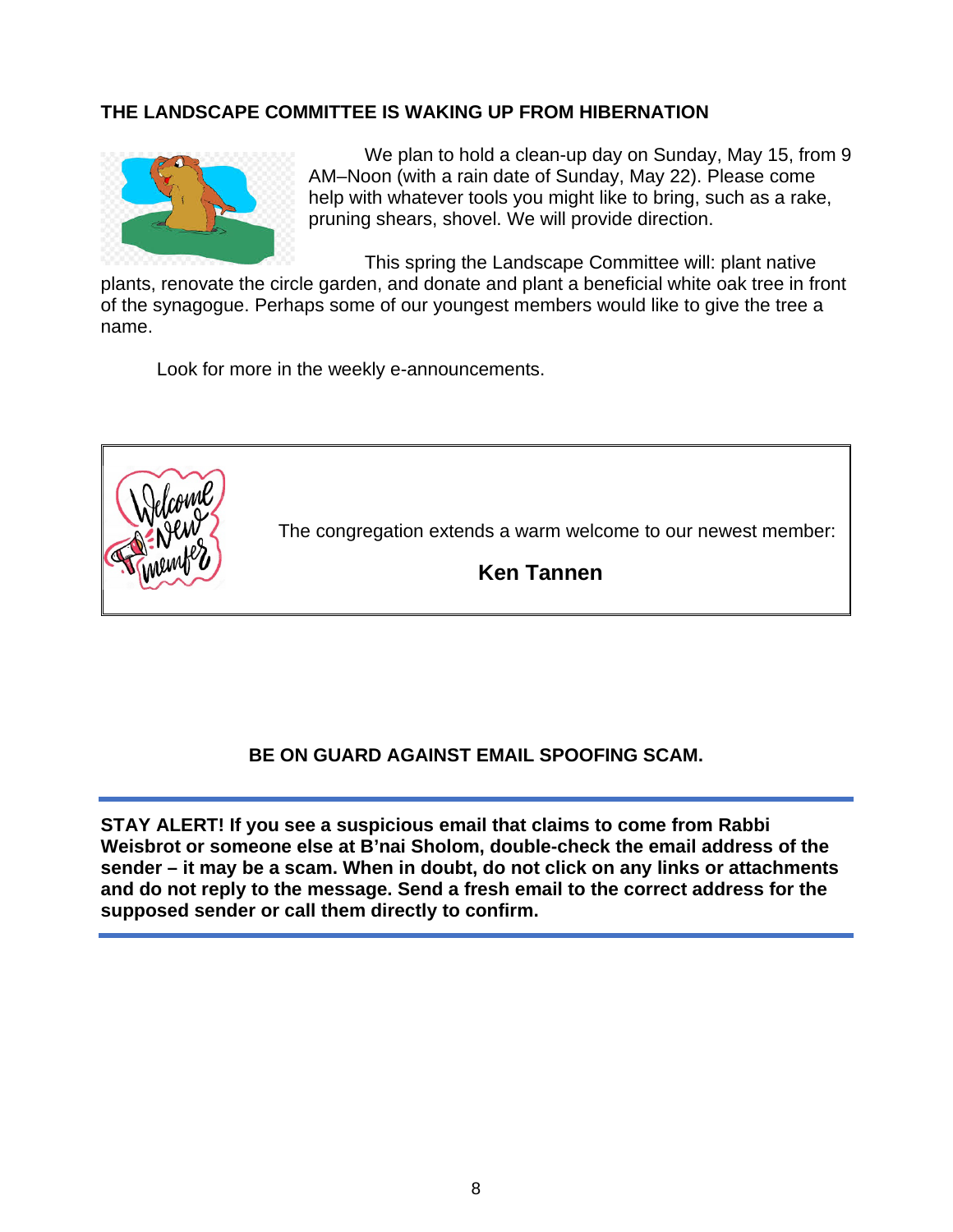# B'nai Sholom Legacy Society

Ensuring the Future of B'nai Sholom …

… Creating a Jewish Legacy Today.

# Please Join Us for a Legacy Reception

Gather for refreshments and conversation with congregants as we recognize Legacy Society members and learn how they are already benefitting B'nai Sholom

Thursday, May 19, 2022, 7:00 to 8:30 P.M. Home of David Ray and Mimi Bruce, 4 S. Lyons Ave., Menands

All congregants are invited and encouraged to attend!

RSVP to Mimi Bruce at mbrucemd53@gmail.com or 518-469-9554 Or respond to the Evite you will receive

"As my ancestors planted for me, so do I plant for those who will come after me."-- Talmud Ta'anit 23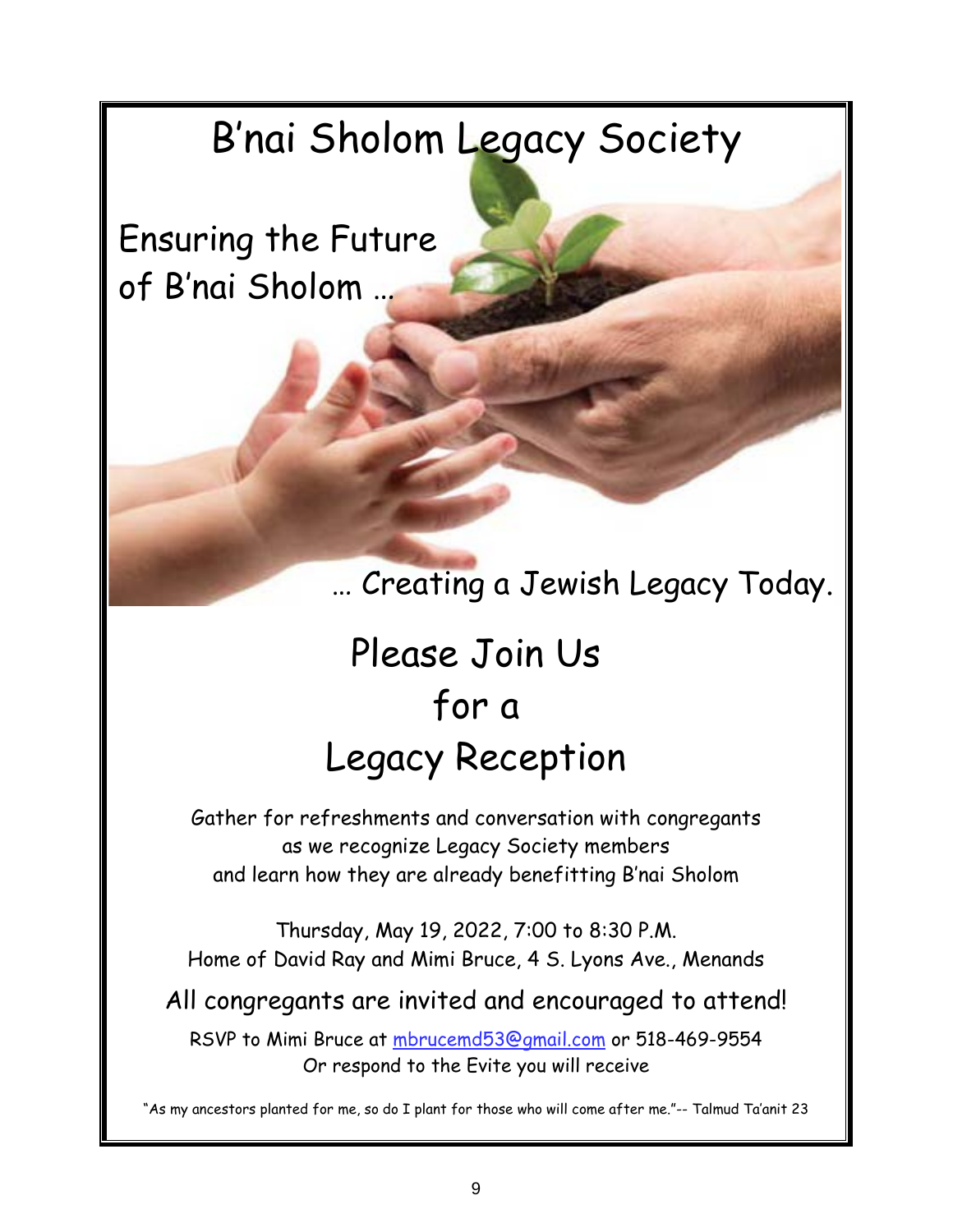#### **JESSE SAPERSTEIN, AUTHOR AND ADVOCATE FOR PEOPLE WITH AUTISM, TO DISCUSS LIFE AS A JEW ON THE SPECTRUM IN TALK AT B'NAI SHOLOM**

Jesse Saperstein, popular author, advocate for people with autism and motivational speaker, will discuss his experiences as a Jew living on the autism spectrum in a talk Friday, June 3, during the congregation's Shabbat service.

The program was originally planned for February, which is Jewish Disability Awareness and Inclusion Month. It has been moved to June so that we can have a live audience to better engage with Jesse's presentation and meet and greet him in person.

Jesse is the author of *Atypical: Life with Asperger's in 20 1/3 Chapters* and *Getting a Life with Asperger's*, both published by Penguin Group (USA). He lives with Asperger's syndrome, a highfunctioning form of autism that impairs social abilities while enhancing many other qualities. Jesse was included as one of the 50 unsung American heroes in *American Spirit* by New York Times bestselling authors Taya Kyle and Jim DeFelice.

Jesse's numerous public speaking credits include the United Nations, lecturing at the Mall of America in Minneapolis and a February 2020 appearance on "Dr. Phil."

After graduating from Hobart and William Smith Colleges in 2004, Jesse conquered the 2,174-mile Appalachian Trail to benefit the Joey DiPaolo AIDS Foundation, raising more than \$19,000 to enable children who had contracted HIV/AIDS through prenatal transmission to attend summer camp. He moved to Albany in 2015 to live in his first apartment as an independent adult. Jesse serves as the media and activities liaison for the College Experience Program run by Living Resources Inc. with The College of Saint Rose, which gives individuals with disabilities the ability to attend a mainstream college with a modified curriculum and provides life skills as well as employment training.

For more information about the program, contact Roy Fruiterman, Committee on Disabilities chair, at [rfruiterman@gmail.com.](mailto:rfruiterman@gmail.com)

We look forward to learning from Jesse!

#### **The Congregation Notes with Thanks These Contributions:**

#### **General Fund**

A donation from Howard Domfort In memory of **Herbert Malsky** by Nancy Newman and Matthew Malsky In memory of **Claire Roth** by Yossi and Amy Koren Roth In memory of **William Lacov** by The Seguine Family In memory of **Dorothy Lazoroff** by The Family of Dorothy Lazoroff In memory of **Frances F. Lazoroff Dobris** by the Family of Frances Dobris In memory of **Irma Schwartzman** by Mindy Kramer In memory of **Sidney Devore** by Barbara and Jack Devore In memory of **Rhoda Green** by Ellie and Randy Davis In memory of **Eli Klausner** by Linda and Ethan Klausner

#### **Endowment Fund**

A donation from Richard McGowan

#### **Vera Propp Books for Babies Fund**

In honor of **Claire Sarah Gordon, granddaughter of Lois Gordon** by Amy Sternstein

#### **Rabbi's Discretionary Fund**

In memory of **Hyman Tress** by Marcia Tress In memory of **Herb Swift** by Nancy Newman and Matthew Malsky A donation from Ruth Swift A donation from Richard McGowan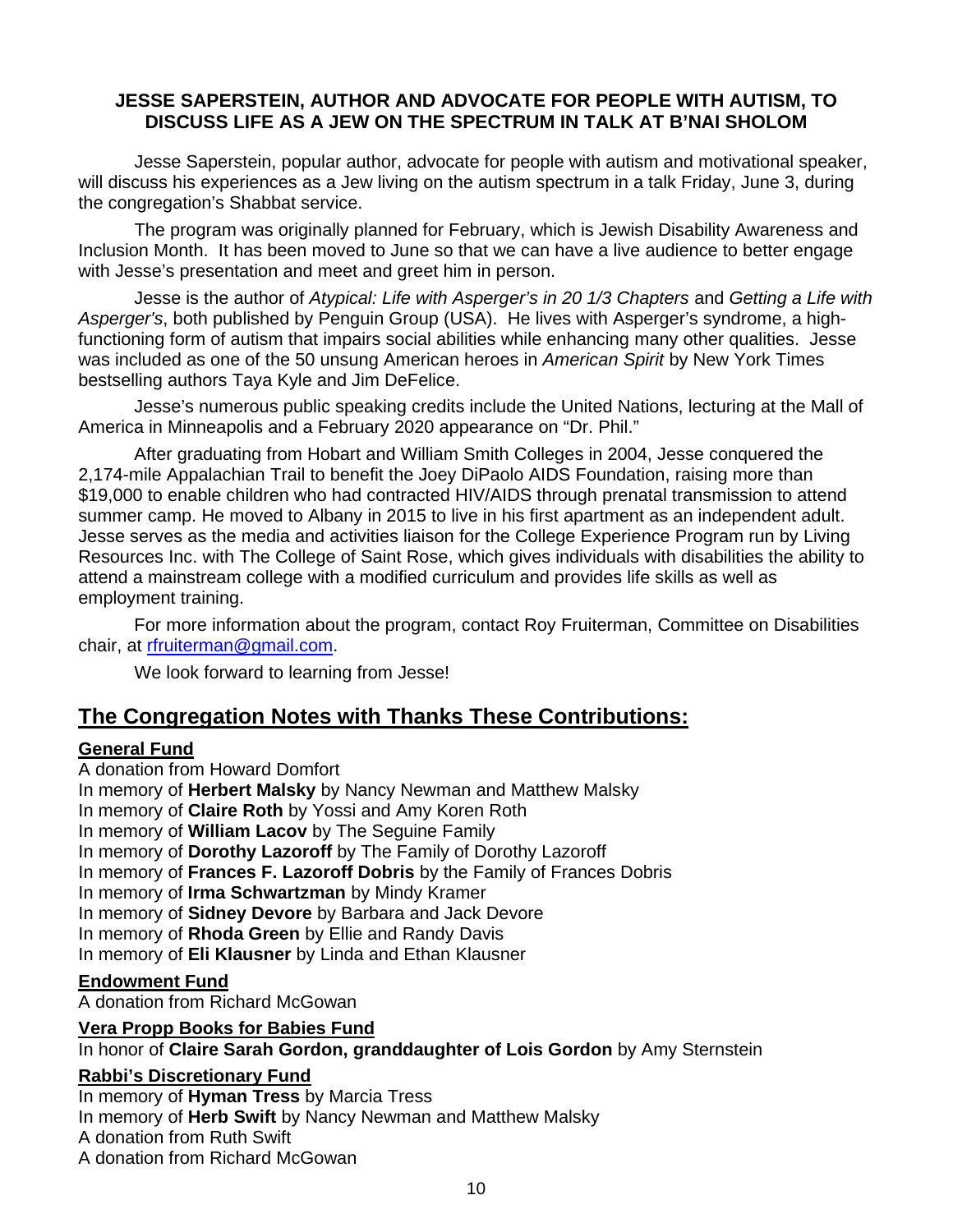

# Save the date Shalom, Wachs-Cashmans!

# \*Festive Brunch\*

Honoring Rabbi Donald P. Cashman and Sharona Wachs as they set off for Israel after 35 years with B'nai Sholom Reform Congregation

Community Celebratory Brunch

# Sunday, June 26, 2022

Albany Jewish Community Center

Watch for invitation and further information